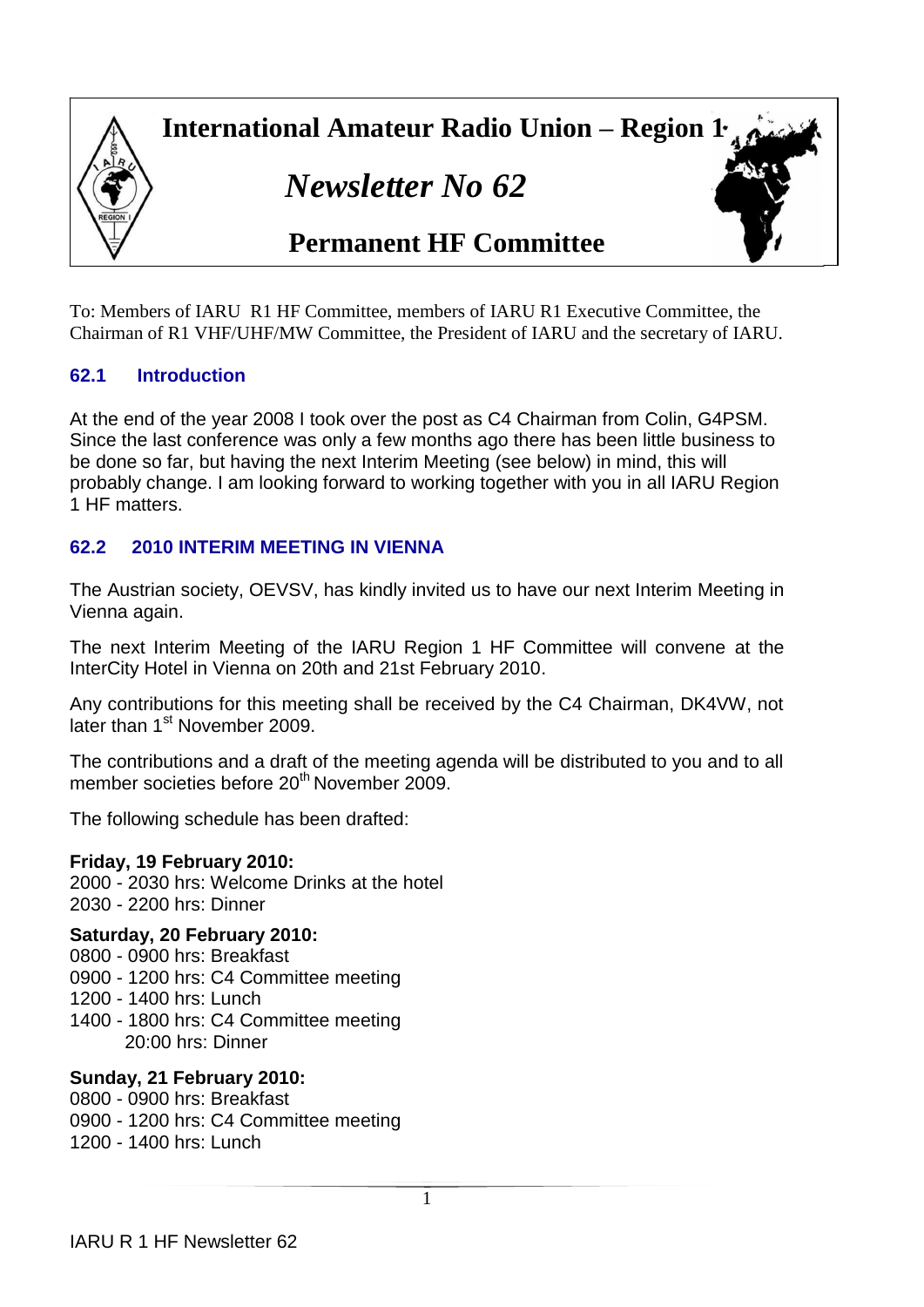# **Venue:** InterCity Hotel Wien

#### (http://[www.intercityhotel.com\)](http://www.intercityhotel.com/)

The InterCity Hotel is a 4 star hotel. It has comfortable and quiet meeting rooms and we will enjoy the good catering provided by the hotel.

The hotel is located within walking distance (3 minutes) of a main line railway station (Westbahnhof) and an underground station, so the city centre (e.g. St. Stephan's Cathedral) can be reached within a few minutes.

To reach the Headquarter of OEVSV it takes an eight minutes walk from the hotel.

## **Costs:**

The Conference Package price of EUR 279.00 includes:

- Accommodation incl. breakfast in a single room from Friday to Sunday
- Refreshments during breaks.
- Meals (1x dinner, 2x lunch)

#### **Additional information**:

- Welcome Drinks on Friday and Saturday evening are sponsored by OEVSV.
- We will have Dinner on Saturday evening in a typical Viennese restaurant (casual).
- At the OEVSV-HQ you are invited to use their internet access (WLAN) and other office facilities as required.
- The transfer from and to the airport is not included. Please visit: [www.cityairporttrain.com](http://www.cityairporttrain.com/) or [www.airportservices-vie.com](http://www.airportservices-vie.com/)
- Additional night in a single room: EUR 87.00

## **Registration and Reservation**:

- Please mail your registration to dk4yw@darc.de
- Please mail your hotel reservation and any other questions about accommodation to: [oe1mcu@oevsv.at](mailto:oe1mcu@oevsv.at)
- Please mail questions about the meeting to [dk4vw@darc.de](mailto:dk4vw@darc.de)

## **DEADLINES:**

- 1<sup>st</sup> November 2009 for any contributions
- 1<sup>st</sup> December 2009 for a binding registration
- $\bullet$  20<sup>th</sup> January 2010 for all payments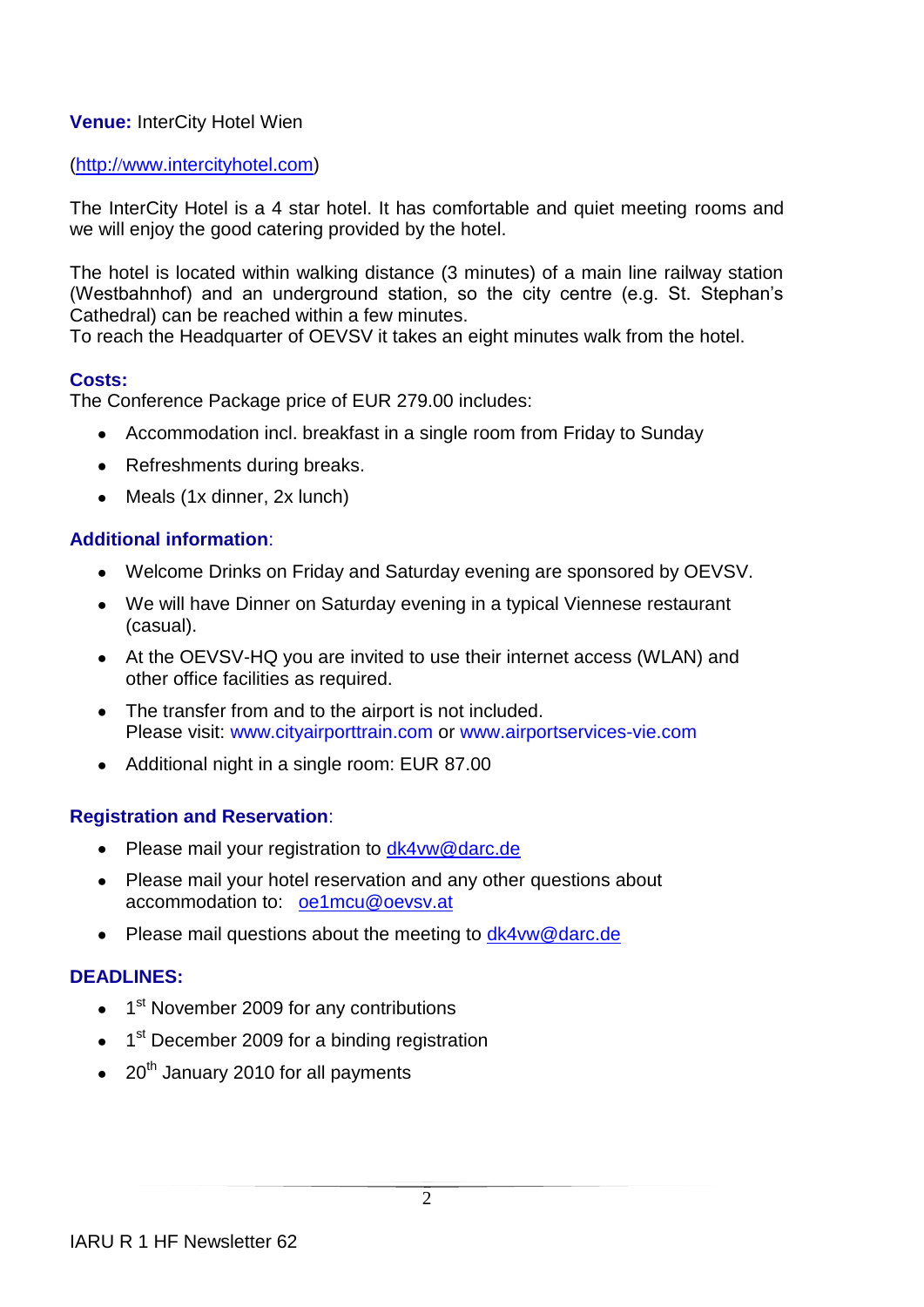#### **62.3 Contests on HF bands – For some it is a maximum of fun – for others it is a nuisance**

Already in 1983 our predecessors had to deal with the problem that contest activity is a way to improve the technique of transmitting, receiving and building of antennas and not at least the skills of operators, but that contest traffic is very often spreading all over the bands and therefore harming tests and conversations of non-contesters. A classification of contests has been made, limiting contest periods to certain hours dependant on importance (local, national, region wide, worldwide). It was in 1983 when for the first time the IARU Region 1 recommended certain parts of the 80 m and 20 m band to be "contest preferred" for CW resp. Phone contest operation.

Not only the number of contest participants has increased, but also the number of amateurs not interested in contests. IARU agreed that no contest activity shall take place on WARC bands (12 m, 17 m, 30 m). Due to several limitations there (e. g. propagation depending on skip, solar cycle, no SSB on 30m) the requirements of noncontesters cannot be sufficiently satisfied regarding the WARC bands and still result in complaints. It is our role as HF Managers to try to achieve some balance of interests.

Therefore a number of societies do not only rely on the recommendations of contest preferred segments as given in the IARU Region 1 bandplan alone, but have made it mandatory by their contest rules to use only specified parts of the bands for contest operation.

A quick, though not full survey before the last conference (Cavtat) showed that this policy was followed by e. g. UBA, Scandinavian societies, USKA, OEVSV, VERON, DARC and even by IOTA. The phrasing used to do so is quite different, but the results are promising.

This led to two proposals for the Cavtat conference that were finally adopted.

They read:

Recommendation CT08\_C4\_Rec\_15

That within the chapter "Guidelines for HF Contest Work" of the IARU Region 1 HF Manager's Handbook, a distinct recommendation to incorporate contest free segments in the rules of contests organized by national societies and its subdivisions shall be given and made well known.

Recommendation CT08\_C4\_Rec\_16

The Committee recommends that Region 1 Member Societies check and put into effect rules that relate to frequency usage for the HF contests that they organise, and that The Region 1 Executive considers encouraging other Regions to adopt a similar approach.

The objective of both recommendations is to leave parts of each HF band free of contest activity by: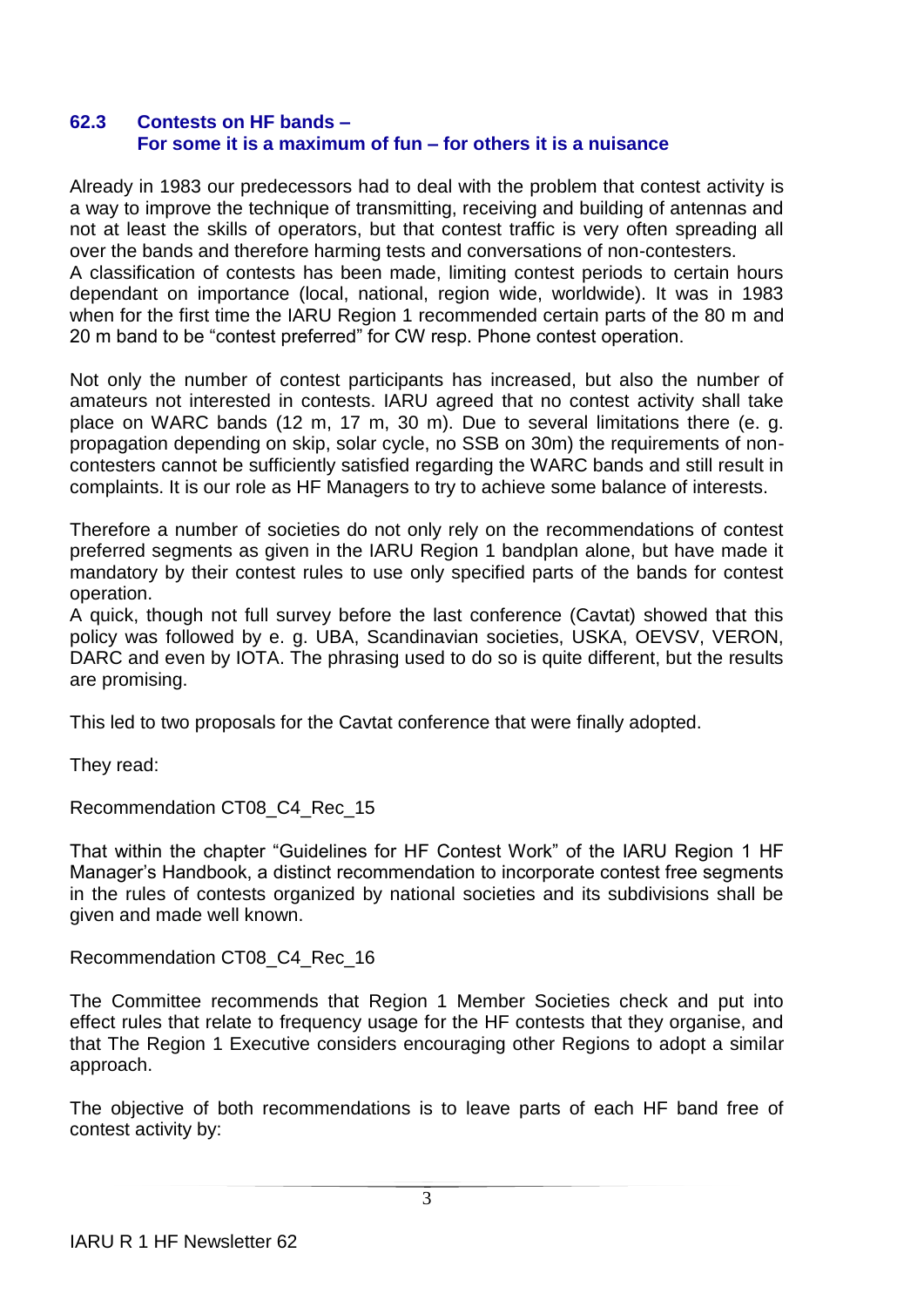Naming those parts of the bands either to be used only or not allowed to use by contest rules; not only for bands which have the indication "contest preferred" in the bandplan, but for all bands used in the contest.

All member societies are encouraged to check the situation with their contests and to follow the recommendations.

How it can be achieved, e.g. how wide the segments allowed (or not allowed), is up to each society itself, preferably linked to the bandplan recommendations and dependant on the number of participants.

How to cope with violations of the rules is also up to the national contest rule maker.

All this should finally lead to a better understanding of the bandplan, a better cooperation of all parties involved and to keep the IARU Region 1 off the frontline of complaints.

#### **62.4 Actual situation on the 40 m band**

Most of us anticipated that it would be too optimistic to have the new part of the 40m band (7100 – 7200 kHz) free of any broadcast stations immediately after  $29<sup>th</sup>$  March. If you follow the reports of our Monitoring Service (IARUMS), you will find several broadcast station still listed.

Something else, which is in our hands, can be observed:

Contrary to our own band planning a lot of digital traffic (e. g. PSK31) still takes place around 7037 kHz, although the exclusive CW band with up to 200 Hz bandwidth is now from 7000 to 7040 kHz (formerly 7035 kHz).

According to the new bandplan all digital modes with a maximum bandwidth of up to 500 Hz should be used in the new segment from 7040 to 7050 kHz. Digital modes, as preferred modes with up to 2700 Hz bandwidth should be used in the segment from 7050 to 7060 kHz, although it is also labelled "All Modes".

It is expected that with increasing digital activity other operation (SSB) will move upwards in frequency - above 7060 kHz.

Keep in mind that 7050 kHz  $\pm$  3 kHz is reserved for automatically controlled data stations. This part of the band should better be avoided when direct contacts between individuals are desired to be established.

It would be best that from time to time societies publish some information about the new 40m bandplan situation in their bulletins and magazines, until the facts are sufficiently well known by their members.

## **62.5 New IARU Region 1 Web Presentation**

#### <http://www.iaru-r1.org/>

Everyone is reminded that the IARU Region 1 website has been rebuilt and is under a "new management" now. This site is being built up as the centre of Region 1 activity and will store vital documents as well as host specialist forums. Take the opportunity to check the site and register. To be able to take part in the various work going on you have to register. Without being registered once and a log-in you are able only to read.